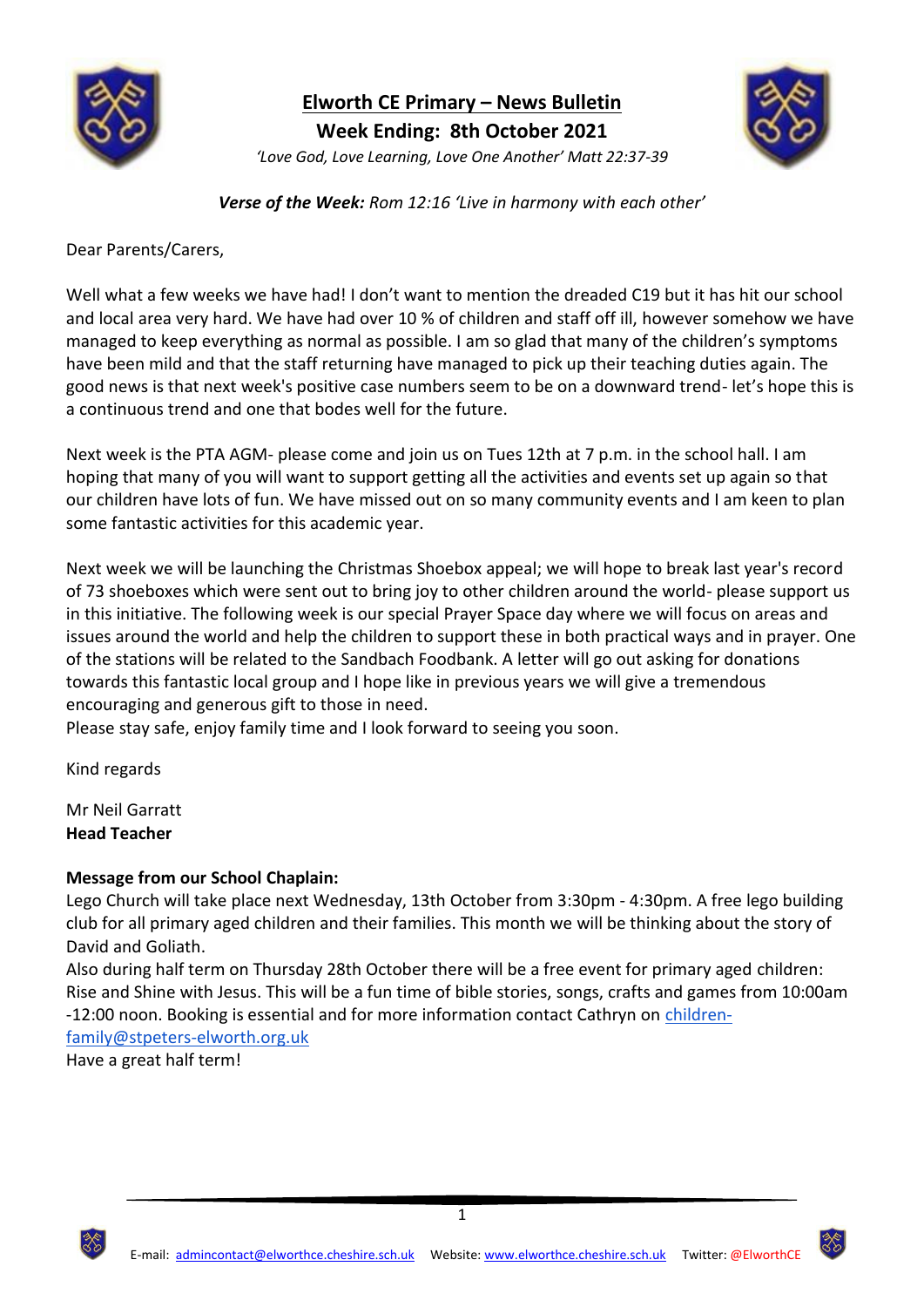| <b>Diary Dates</b> |                    |                                                                                                   |  |  |  |  |  |  |
|--------------------|--------------------|---------------------------------------------------------------------------------------------------|--|--|--|--|--|--|
| Monday             | 11th October 2021  | Christmas Shoebox Appeal launch<br>Cross Country @ St Johns CE Primary School                     |  |  |  |  |  |  |
| Tuesday            | 12th October 2021  | PTA AGM 7-8:30 School Hall- all welcome (please pre-book<br>attendance through the school office) |  |  |  |  |  |  |
| Thursday           | 14th October 2021  | Yr 3/4 House Swimming Event                                                                       |  |  |  |  |  |  |
| Thursday           | 14th October 2021  | <b>EYFS Parents Meeting</b>                                                                       |  |  |  |  |  |  |
| Friday             | 15th October 2021  | Open Morning 10am - 11.30am - By Appointment Only                                                 |  |  |  |  |  |  |
| Monday             | 18th October 2021  | Cross Country @Elworth CE Primary                                                                 |  |  |  |  |  |  |
| Thursday           | 21st October 2021  | Dress Down Day                                                                                    |  |  |  |  |  |  |
| Friday             | 22nd October 2021  | Prayer Space day- bring in a donation for the Sandbach<br>Foodbank.                               |  |  |  |  |  |  |
| Friday             | 22nd October 2021  | School Closes for half term                                                                       |  |  |  |  |  |  |
| Monday             | 1st November 2021  | Inset Day - School is closed                                                                      |  |  |  |  |  |  |
| Tuesday            | 2nd November 2021  | School Reopens for Children                                                                       |  |  |  |  |  |  |
| Wednesday          | 3rd November 2021  | School Nurse - Fluenz Nasal Spray                                                                 |  |  |  |  |  |  |
| Thursday           | 4th November 2021  | Tempest - Individual School Photos - All Year Groups                                              |  |  |  |  |  |  |
| Monday             | 8th November 2021  | <b>Remembrance Week</b>                                                                           |  |  |  |  |  |  |
| Tuesday            | 9th November 2021  | <b>Parents Evening</b>                                                                            |  |  |  |  |  |  |
| Wednesday          | 10th November 2021 | <b>Parents Evening</b>                                                                            |  |  |  |  |  |  |
| Thursday           | 11th November 2021 | <b>Parents Evening</b>                                                                            |  |  |  |  |  |  |
| Monday             | 15th November 2021 | Anti Bullying Week- Odd Socks<br>Y5/6 Football League @ Sandbach United 3:45pm - 4:45pm           |  |  |  |  |  |  |
| Monday             | 22nd November 2021 | Y5/6 Football League @ Sandbach United 3:45pm - 4:45pm                                            |  |  |  |  |  |  |
| Monday             | 29th November 2021 | Y5/6 Football League @ Sandbach United 3:45pm - 4:45pm                                            |  |  |  |  |  |  |
| Monday             | 6th December 2021  | Y5/6 Football League @ Sandbach United 3:45pm - 4:45pm                                            |  |  |  |  |  |  |
| Monday             | 13th December 2021 | Christmas Week at School- events list to follow                                                   |  |  |  |  |  |  |
| Friday             | 17th December 2021 | <b>School Closes for Christmas</b>                                                                |  |  |  |  |  |  |

38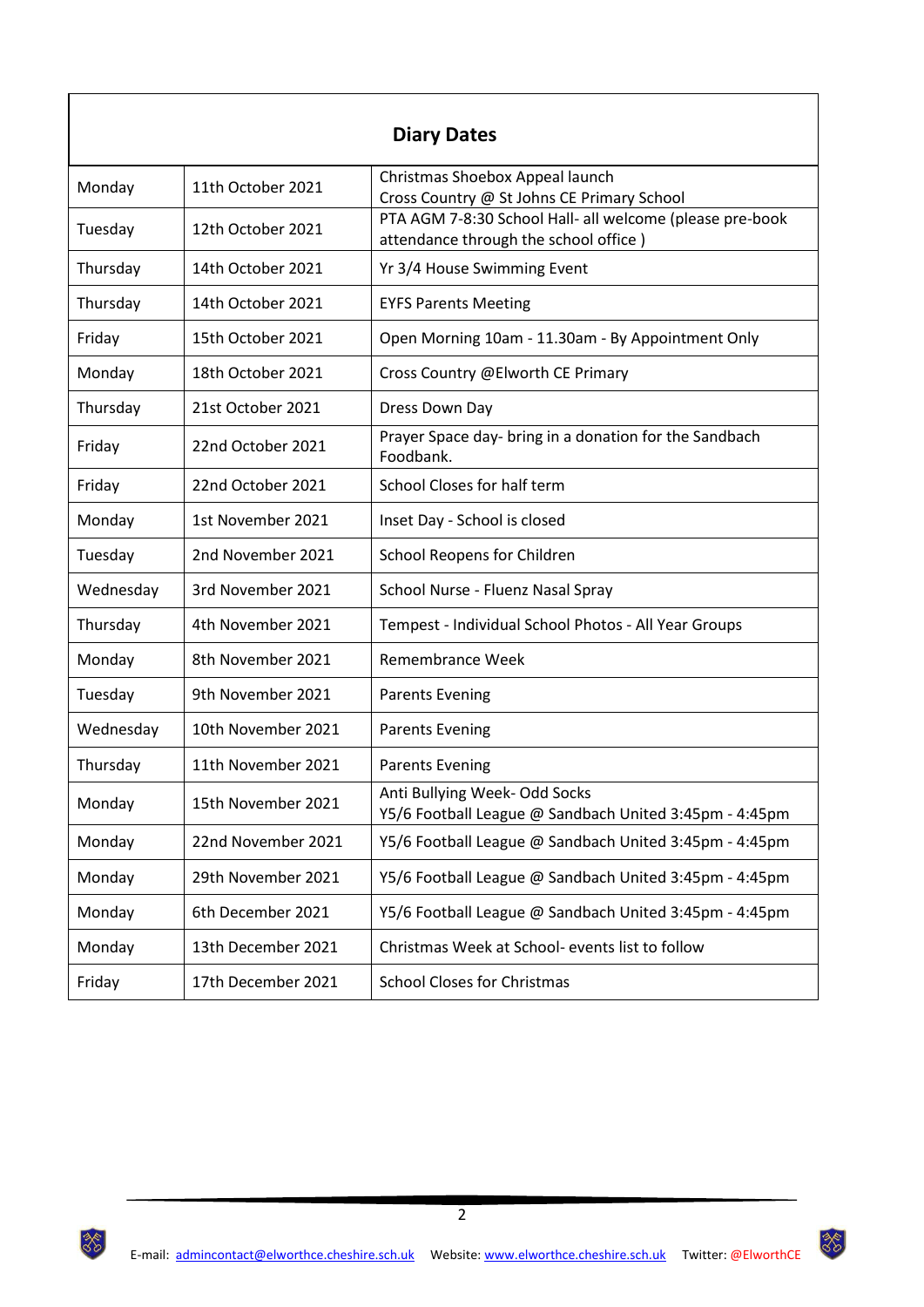# **ARBOR PARENT PORTAL APP**

A reminder to parents to download the Arbor Parent Portal App. This will allow you to view balances for meals/snacks, trips and visits, clubs, as well as letting you know what your child has eaten/ordered for snack and/or lunch. We will now also be able to communicate with parents via the In App Messages service on the Arbor Parent App; please ensure you "Allow Notifications" so you don't miss out on important communications.

# **SCHOOL DINNERS**

Week commencing 11th October 2021 will be **Week 1**. The full menu choices are available on our website. Please pay online via Arbor. The price for a school dinner is £2.30. Prices for Snacks vary and are available on our website.

# **ONLINE PAYMENTS INTO SCHOOL**

As you will know from our previous Newsletter, we are changing the way online payments come into school. Instead of using eeZeeTrip, and/or the Cheshire East School Shop for online payments, we are attempting to bring everything under the Arbor umbrella to make it easier for parents to access. As with any new system, there are teething problems and niggles that crop up, so if you could bear with us while we work to resolve these issues, we would be extremely appreciative and grateful for your patience and understanding. Thank you.

# **PARKING**

We hope that you will all agree that the new gates we are using are making our entrances and exits a little less crowded in terms of numbers of people gathered at any one point. We would however ask you to be considerate when parking. We have to consider our local residents as well as the safety of the children and their families accessing all of our entrances and exits. Please bear this in mind when dropping off and picking up your child(ren). Thank you - we appreciate your thought and consideration.

### **IT'S GOOD TO GROW - MORRISONS**

We have signed up to the "It's Good To Grow" school program with Morrisons to collect free gardening equipment for our school. This programme is to inspire children to get outdoors, grow, learn and enjoy fresh produce. From September, for every £10 you spend in store or online you will receive 1 Grow Token (My Morrisons Accounts only). Please hand tokens into class or into the school office… Remember the more tokens we receive the more free gardening equipment we will receive ! We can do this !

(if you shop online - use the Mymorrisons App to donate your tokens to Elworth CE Primary)

# **NEW FAMILIES DIGITAL MAGAZINE Sep/Oct 2021**

Here is the **link** to the current issue of [Families Cheshire Magazine Sep/Oct 2021](https://issuu.com/familiesonline/docs/cheshire_9cccde743363c5?fr=sOGE1ODQyNTU3MTE) for your school to share with parents.

**Local family events and activities** are finally back! Our **What's On Guide** and **Activities and Days Out** have loads of options for families wanting to get out and about in September and October.

3

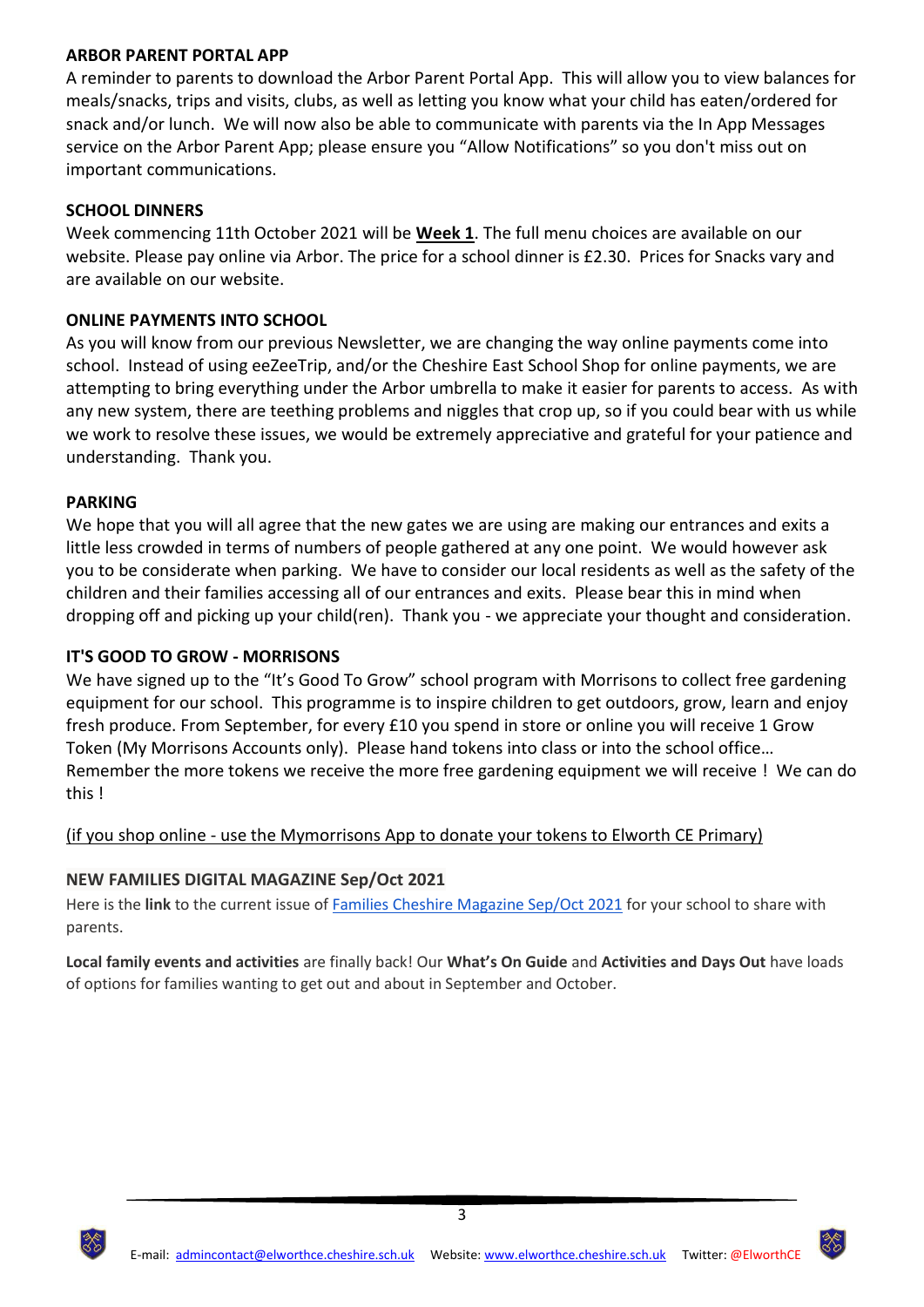# **PE:**

Excitement is rapidly growing within the PE Team! Not only is the astro turf currently being laid, precisionly cut and marked out on the MUGA but we are once again COMPETING!!

Notification came through last week that our inter schools Cross Country will commence on Monday 11th October followed by Monday 18th October when we host the event and run on home turf! This could only mean one thing in school though……. trials! And wow did we have an excellent turnout. Clearly our children in years 3,4,5 & 6 are raring to race and represent school. The team has been announced and put up on the PE board. Both Mr Read and myself would like you to know how impressed we were with the great sportsmanship displayed by all who participated. Letters have been sent out to team members detailing timings and expectations. We wish them luck for Monday!

The year 5/6 winter football league dates have also been added to the diary. This will begin after October half term, with trails to be held very soon.

Year 5/6 House Swimming took place over at the pool last Friday. **Yellows** successfully swam and retained their title for the second year running! Well done Yellows. Year 3/4 will be competing in their House Swimming this coming week.

|               | Reception                                   | Year 1 | Year 2 | Year 3 | Year 4 | Year 5 | Year 6 |
|---------------|---------------------------------------------|--------|--------|--------|--------|--------|--------|
| <b>Monday</b> |                                             |        |        |        |        |        |        |
| Tuesday       |                                             |        |        |        |        |        |        |
| Wednesday     |                                             |        |        |        |        |        |        |
| Thursday      |                                             |        |        |        |        |        |        |
| Friday        | Fitness Friday - all pupils come in PE Kits |        |        |        |        |        |        |

# **PE TIMETABLE - Autumn Term 2021**

#### **SWIMMING TIMETABLE - Autumn Term 2021**

|           | <b>Class</b> | <b>Start</b>                       | <b>Finish</b>  | <b>Class</b>    | <b>Start</b>                       | Finish         |
|-----------|--------------|------------------------------------|----------------|-----------------|------------------------------------|----------------|
| Monday    | $2$ JR       | Group 1 - 13.00<br>Group 2 - 13.30 | 13.40<br>14.10 | CL <sub>5</sub> | Group 1 - 14.00<br>Group 2 - 14.30 | 14.40<br>15.15 |
| Tuesday   |              |                                    |                | CL6             | Group 1 - 14.00<br>Group 2 - 14.30 | 14.40<br>15.15 |
| Wednesday | 1SH          | Group 1 - 13.00<br>Group 2 - 13.30 | 13.55<br>14.25 | 1SH             | Group 3 - 14.15                    | 14.50          |
| Thursday  | 2HH          | Group 1 - 13.00<br>Group 2 - 13.30 | 13.30<br>14.10 | CL4             | Group 1 - 14.00<br>Group 2 - 14.30 | 14.40<br>15.15 |
| Friday    | 1MA          | Group 1 - 13.10<br>Group 2 - 13.30 | 13.55<br>14.25 | 1MA             | Group 3 - 14.15                    | 14.50          |

# **Phase News:**